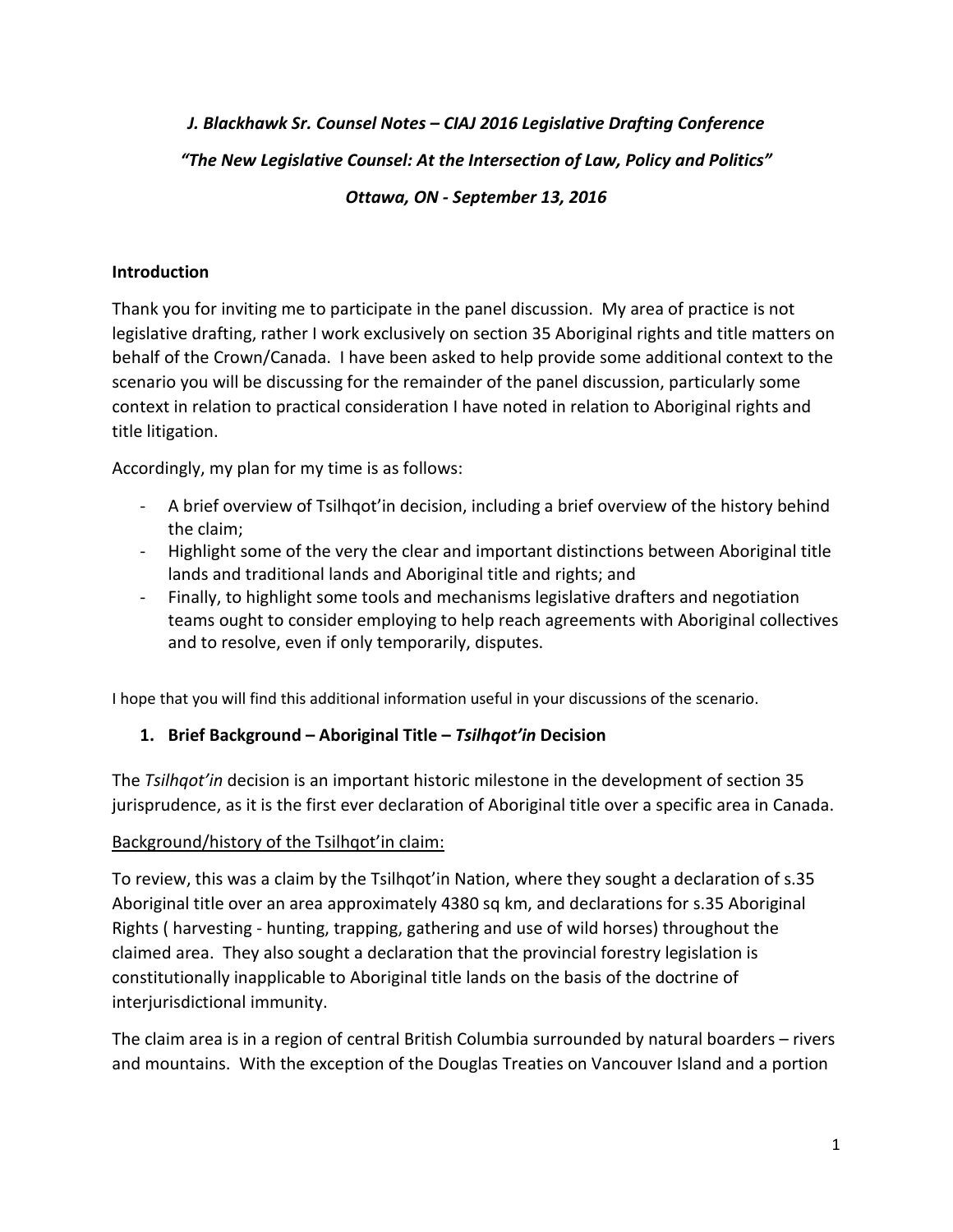of Treaty 8 (the boundaries of Treaty 8 extend into northeastern BC), there are no land cession treaties throughout most of BC.

In 1983, BC granted Carrier Lumber Inc. a forest licence to remove trees from part of the claimed area. The Xeni Gwet'in First Nation (one of the six Tsilhqot'in Bands that make up the Tsilhqot'in Nation) objected to the logging and sought a declaration to prohibit logging in the area. The dispute resulted in a 1992 blockade that ceased upon promises made by then Premier Harcourt, that there would be no further logging without the consent of the Xeni Gwet'in. There were some settlement talks between the Xeni Gwet'in and the province, but an impasse was reached over the Xeni Gwet'in's claim to a right of first refusal to log. In 1988, the original claim for a declaration to prohibit logging was amended to include a claim for Aboriginal title on behalf of the Tsilhqot'in Nation.

In 2002, the BCSC trial commenced and continued for 339 days over the course of 5 years. In its 2007 judgement, the British Columbia Supreme Court declared that the Tsilhqot'in have Aboriginal rights to hunt and trap throughout the entire claimed area and forest activities authorised by the province were an unjustified infringement of their Aboriginal rights. The claim for a declaration of Aboriginal title was dismissed, for procedural reasons without prejudice to permit the Tsilhqot'in an opportunity to renew claims in a subsequent action. The Court went on to express a "non-binding opinion", that had the claim been properly plead, the Tsilhqot'in would have been entitled to a declaration of title over approximately 40% of the claim area (approximately 1750 sq km. The Court also noted that provincial forestry legislation is constitutionally inapplicable to title lands, but did not make a declaration to this effect.

Canada, BC and the Tsilhqot'in were granted leave to appeal the decision. In 2012 the British Columbia Court of Appeal dismissed all three appeals.

At the Supreme Court of Canada the Tsilhqot'in asked for a declaration of Aboriginal title over the area set out by the trial judge in his non-binding opinion (approximately 1750 sq km); lands submerged by water and privately owned lands were excluded from the claim. The Tsilhqot'in also sought confirmation that provincial forestry legislation unjustifiably infringes their Aboriginal title. There were no overlap/adverse claimed of title to the area by other Aboriginal groups. Both Canada and British Columbia opposed the claims. Neither Canada nor British Columbia sought to overturn the finding of Aboriginal rights to hunt, trap and harvest throughout the original claimed area (4380 sq km).

#### *Summary of Supreme Court of Canada Decision*:

On, June 26, 2014, the Supreme Court of Canada made the first declaration of Aboriginal title over a specific area of land in Canada. The Court made the following declarations:

1. The Tsilhqot'in Nation have Aboriginal title to an area of land in the interior of BC approximately 1750 sq. km.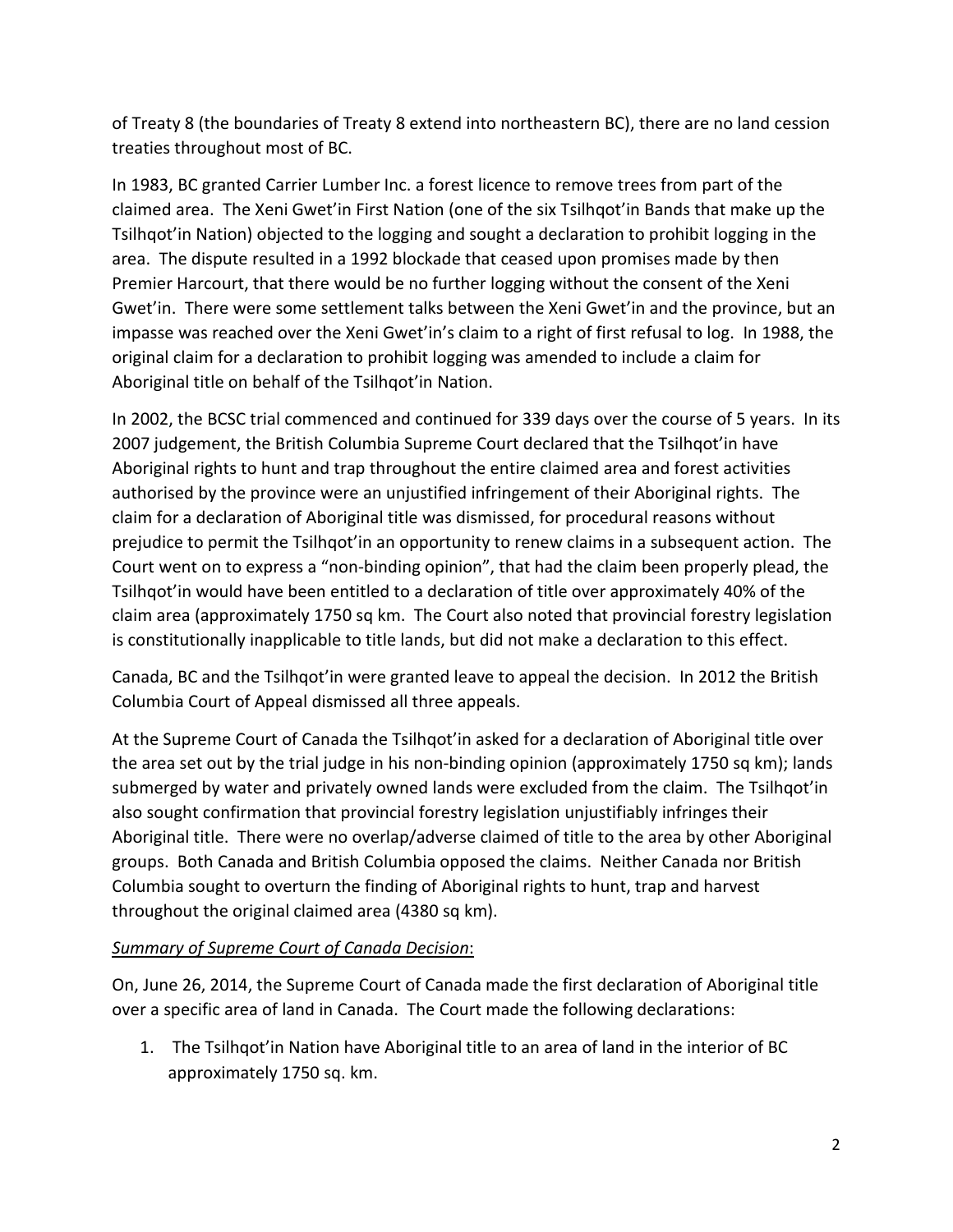- 2. The Province of British Columbia breached its duty to consult the Tsilhqot'in through its land use planning and forestry authorizations; and
- 3. As a matter of statutory interpretation, the B.C. *Forest Act*, does not apply, but B.C. can amend the *Act* to apply to Aboriginal title lands, subject to the need to justify any resulting infringement.

The decision builds off existing Aboriginal rights and title jurisprudence. Some highlights include:

*The Nature of Aboriginal title* – building off *Delgamuukw*, where the Court confirmed that Aboriginal title "encompasses the right to exclusive use and occupation of the land held pursuant to that title for a variety of purposes, including non-traditional purposes, provided that these uses can be reconciled with the communal and ongoing nature of the group's attachment to the land." *Tsilhqot'in* confirms:

- Aboriginal title is unique; it confers ownership rights similar to fee simple ownership:
- The right to decide how the land will be used;
- The right of enjoyment and occupancy of the land;
- The right to possess the land;
- The right to the economic benefits of the land;
- And, the right to determine the use and management of the land

Unlike fee simple ownership, lands can only be alienated to the Crown and cannot be encumbered in ways that would prevent future generations from using or enjoying it; however, some changes – even permanent changes – to the land may be possible**.** 

Once Aboriginal title is proven, the Crown owes a fiduciary duty to the Aboriginal group when dealing with their lands and the right to encroach on Aboriginal title if it can be justified in accordance with the test set out by the SCC.

*The test for proof of Aboriginal title* – building of earlier jurisprudence, *Delgamuukw* and *Bernard and Marshall,* the Court in *Tsilhqot'in* confirms to establish Aboriginal title, the claimant group must establish:

- **- Sufficient occupation** of the land prior to European sovereignty;
- **-** Where present occupation is relied upon as proof of occupation pre-sovereignty, there must be **continuity of occupation**;
- **-** At sovereignty, **exclusive occupation**.

*Tsilhqot'in* provided further guidance on how to apply the test, particularly in the context of an Aboriginal group that participated in a seasonal trapping/hunting fishing economy over a large area of land. The Court confirmed that the test for Aboriginal title is based on the presovereignty occupation of the area, that occupation must possess three specific characteristics: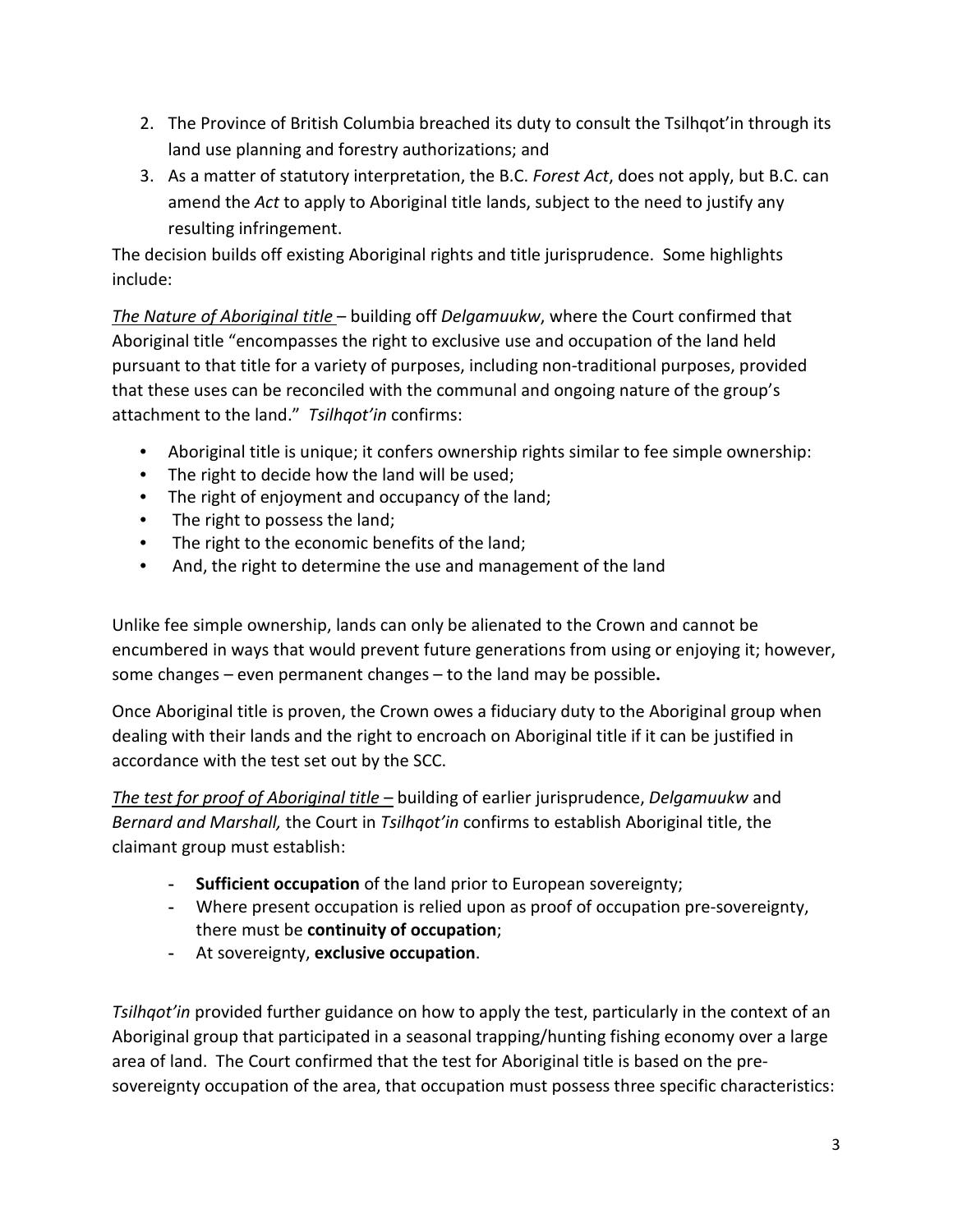sufficient, continuous (where present occupation relied on) and exclusive. The characteristics should be considered together as part of the inquiry.

- **-** To determine sufficient occupation, the common law test for possession is considered alongside the perspective of the Aboriginal groups.
- **-** Occupation sufficient to ground Aboriginal title is not confined to specific sites of settlement but may extend to tracts of land that were regularly and exclusively used for hunting, fishing or otherwise exploiting resources.
- **-** The test is case and fact specific.

This provides us guidance on the kinds of evidence necessary to satisfy a test for title in similar circumstances. Sufficient occupation, involves an analysis of both the common law test for possession and the Aboriginal perspective (laws, practices, size, technological ability and character/capacity of the land).

*Aboriginal Rights* - in *Adams* and *Coté* the Court found that s.35 Aboriginal rights (including title) fall on a spectrum. It is important to determine the nature of the interest to determine the appropriate right to protect that interest. This distinction is important – particularly with respect to the distinction between title and traditional lands that I will further highlight.

# *The importance of the Duty to Consult* -

- The decision does not change the substantive law on the Crown's duty to consult Aboriginal groups when the Crown is contemplating a decision or action that has the potential to adversely affect asserted Aboriginal title or rights. (*Haida*)
- The level of consultation required and accommodation measures offered increases proportionately with the strength of the claim and the seriousness of the potential adverse impacts.

*Tsilhqot'in* confirms that consultation now plays a more prominent role with respect to the test to justify an infringement of Aboriginal title.

*Infringement of Aboriginal rights and title – Tsilhqot'in* confirms that Aboriginal rights are a limit on both federal and provincial legislative powers. Consistent with this in *Grassy Narrows*, the Court confirmed that Treaty rights are a limit on both federal and provincial legislative powers.

Building off earlier jurisprudence, Sparrow, the Court confirmed in *Tsilhqot'in* Aboriginal title may be infringed in two ways:

- 1. With the consent of an Aboriginal group; or
- 2. If the government can justify the infringement by demonstrating:
	- a. That it fully discharged its procedural duty to consult and if necessary accommodate;
	- b. A compelling an substantial objective(both broader public and Aboriginal perspectives are considered) ; and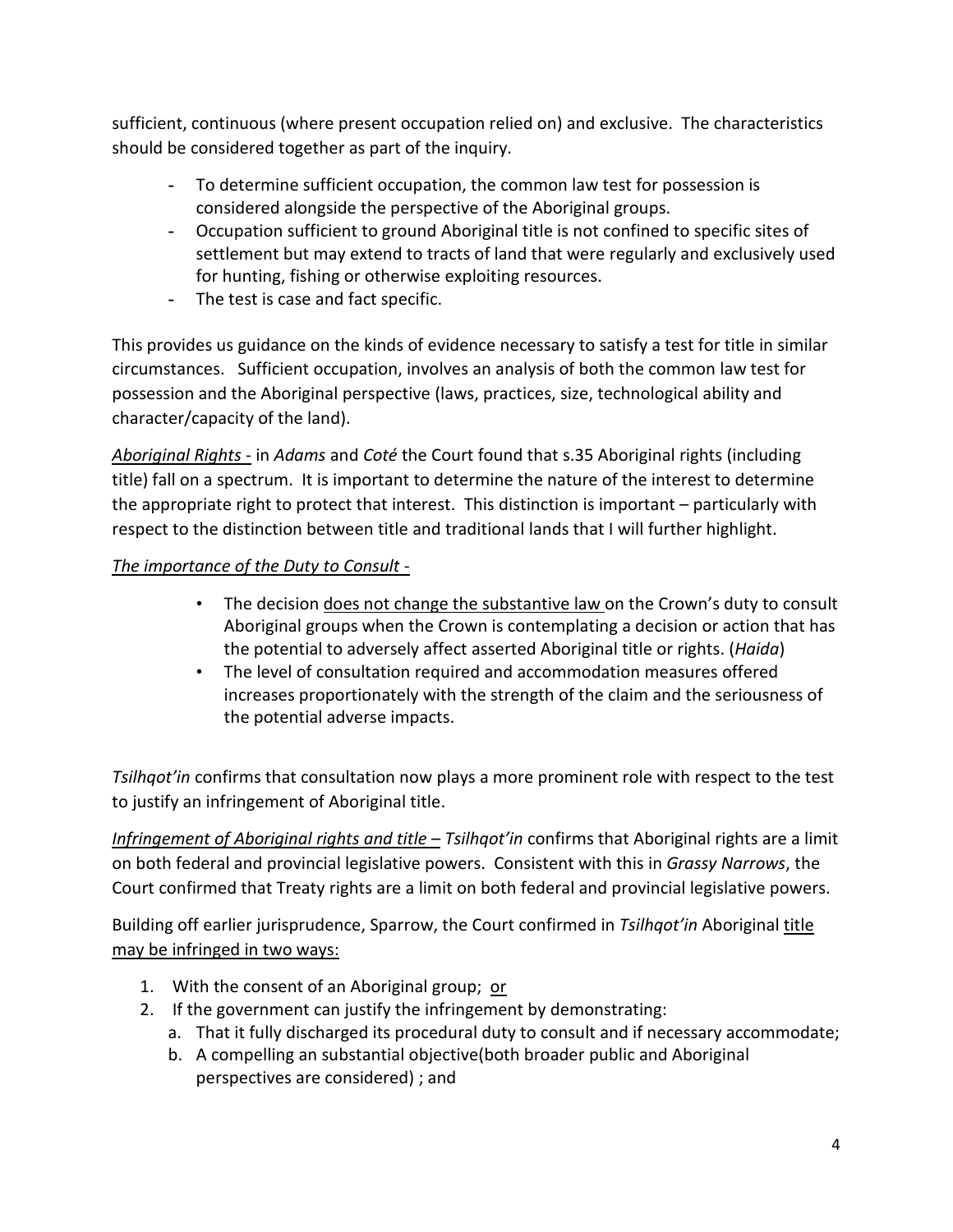c. The proposed action is consistent with its fiduciary obligations to the group (proportionality – minimal impairment).

*Application of Provincial Laws to Aboriginal title lands* – Where there is no competing federal legislation, there is no jurisdictional limitation on the applicability of otherwise valid provincial laws to Aboriginal title lands. The only constitutional limitations are those protections set out under s. 35.

However, in *Tsilhqot'in* the Court found that the provincial *Forest Act* was not intended to apply to Aboriginal title lands – as the *Act* specifically applies to Crown lands and Crown timber, because Aboriginal title lands are not Crown lands, the *Act* cannot apply. However, the Court noted the province could amend the *Act* to permit its application to title lands, assuming that any infringement could be justified under s. 35.

*Interjurisdictional Immunity* – the doctrine of interjurisdictional immunity no longer has any role in the context of Aboriginal right – and the Court clarified that *Morris*, should no longer be followed, to the extent that it stands for the proposition that provincial governments are categorically banned from regulating the exercise of Aboriginal rights." (para 150) Aboriginal rights, including title, are a "limit on both federal and provincial jurisdiction". (para 144) The real issue is not federal vs. provincial jurisdiction, but the tension between Aboriginal rights holds ability to use the land in a manner of their choosing vs. regulation of the lands by the province, like all other lands – the *Sparrow* framework/justification test is a better tool to resolve this tension than interjurisdictional immunity.

This clarifies an area of significant uncertainty. This decision confirms that it is the Crown undivided that has a relationship with First Nations and s. 35 is the appropriate constitutional lens to review conflicts.

*Summary -* In the aftermath of Tsilhqot'in there continues to be a number of outstanding questions, including:

- Does Aboriginal title include a broader governance right over lands?
- Role of the inherent limit? How will Aboriginal title holders be able to develop lands (should they so choose) in a manner that will not deprive future generations of the use of the land – does this mean lands must always be "pristine"?
- ∗ With the Court declaration we know the boundaries of the title held by the Tsilhqot'in, but the content of the title will likely be the subject of ongoing debate and negotiations between the Tsilhqot'in and both levels of government. For example, we know that the Government of BC has already commenced engagement with the Tsilhqot'in in an effort to try and define and ultimately resolve some of the outstanding governance questions.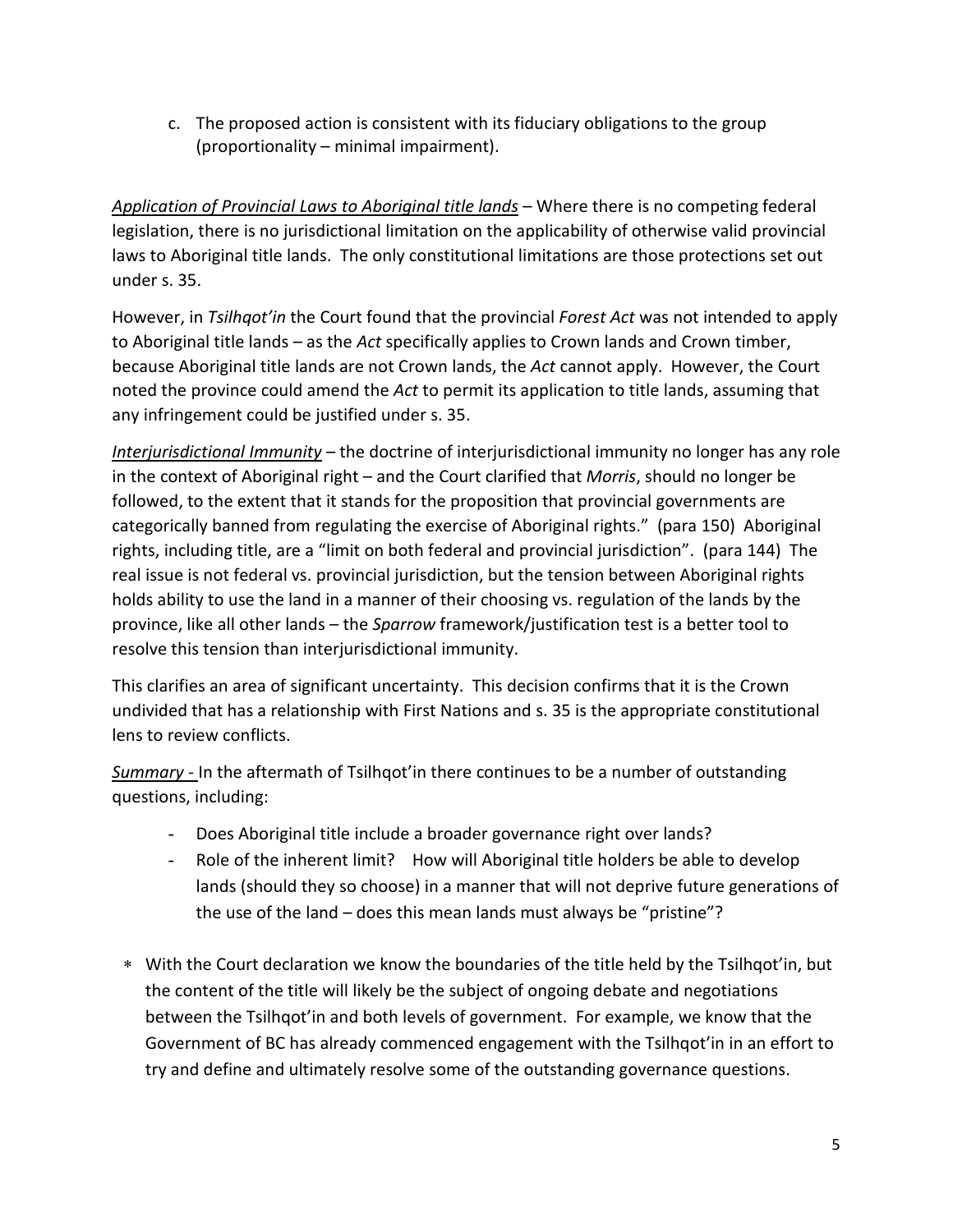# **2. Distinction Between Aboriginal Title Lands and Traditional Lands**

## *Aboriginal Title*

Title lands are defined areas of land with clear boundaries. In Canada there is only one recognised area of Aboriginal title, that being the area declared by the SCC in Tsilhqot'in.

*Delgamuukw* established that Aboriginal title "encompasses the right to exclusive use and occupation of the land held pursuant to that title for a variety of purposes, including nontraditional purposes, provided that these uses can be reconciled with the communal and ongoing nature of the group's attachment to the land." *Tsilhqot'in* confirms:

- Aboriginal title is unique; it confers ownership rights similar to fee simple ownership:
- The right to decide how the land will be used;
- The right of enjoyment and occupancy of the land;
- The right to possess the land;
- The right to the economic benefits of the land;
- And, the right to determine the use and management of the land.

Unlike fee simple ownership, lands can only be alienated to the Crown and cannot be encumbered in ways that would prevent future generations from using or enjoying it; however, some changes – even permanent changes – to the land may be possible**.** 

Once Aboriginal title is proven, the Crown owes a fiduciary duty to the Aboriginal group when dealing with their lands and the right to encroach on Aboriginal title if it can be justified in accordance with the test set out by the SCC.

Outstanding Questions:

-

- How can Title lands be developed by the First Nation in a manner that maintains the Aboriginal interest? Does this mean only sustainable development practices/economic practices will be permitted?
- Can the Crown ever satisfy this element of the justification test once title has been established in an area?
- What are the Crown's obligations in areas where there is an ongoing claim for title that is unresolved, but where arguably there is a strong claim for title?

Following a finding of Aboriginal Title – practical considerations/questions:

- Who was responsible for road maintenance for highways that cross through Tsilhqot'in lands, do things like a right of way access for hydro lines and maintenance infringe Aboriginal title, and if so is it a justified infringement?
- Provincial forestry legislation does not apply to title lands as it is outside of the definition of Crown land, what other legislation is no longer applicable because of similar definitions – for example environmental protection?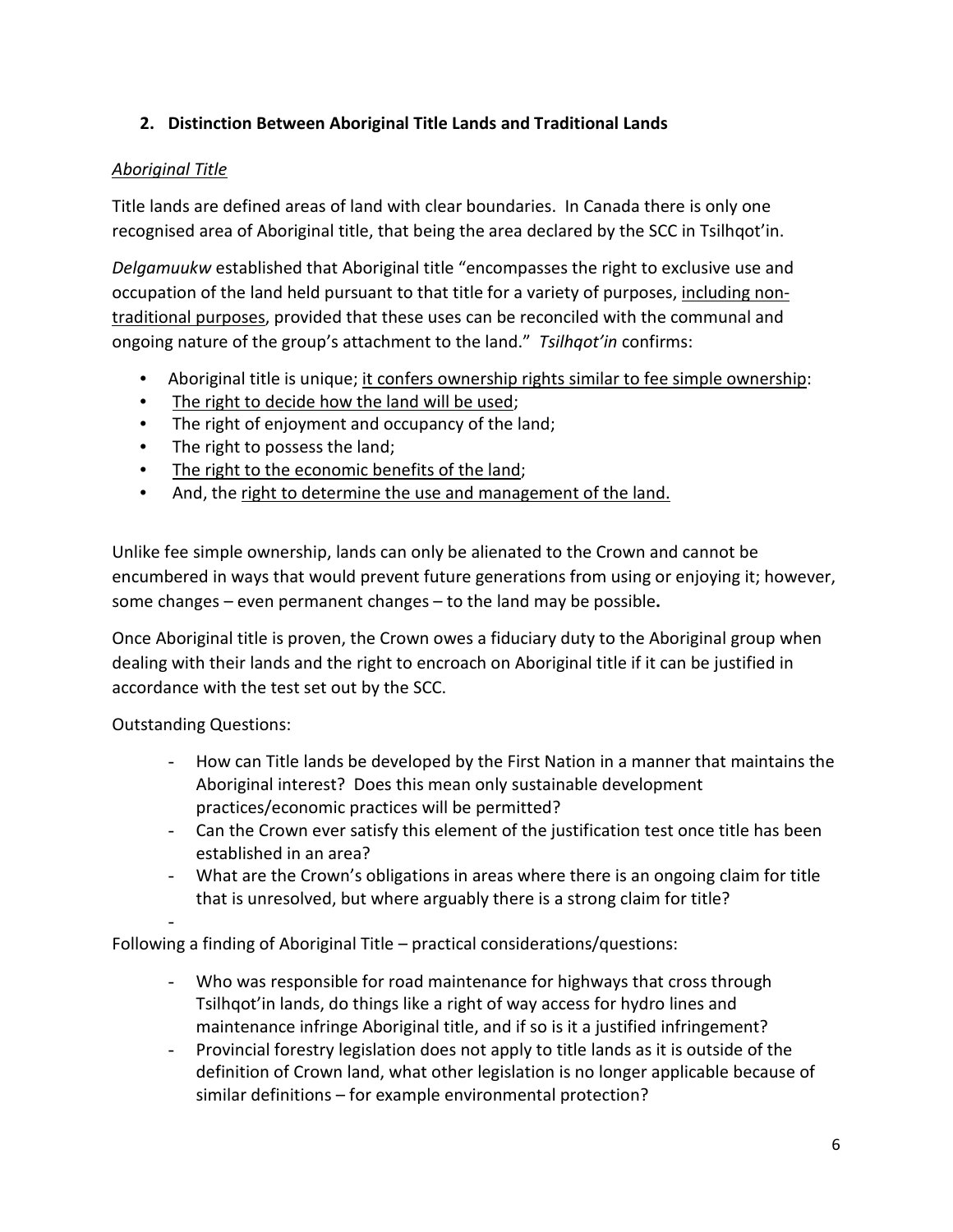- If new legislation or legislative amendments are needed, should this be provincial or federal as determined by section 91 or 92 of the Constitution?
- What role or space does First Nation law play in the governance of title lands? Must the Aboriginal title holders develop written/codified laws? To whom would Aboriginal laws apply? Must Aboriginal law complement existing Federal or Provincial laws in place – for example in the area of environmental protection?

## *Traditional Lands*

Less defined in geographic scope but area generally very large tracts of land. The boundaries and scope are generally known to the Aboriginal group claiming the area but may not generally known outside the community.

For example, in Tsilhqot'in, we were told that the original claim area 4380 sq km represented only 5 % of the total traditional lands held by the Tsilhqot'in. Accordingly, at this point, we do not know the full extent and location of all lands in BC the Tsilhqot'in claim are their traditional lands.

Traditional lands can generally be said to overlap with other First Nation lands – traditional, treaty or (if established) title lands. This leads to a whole host of questions:

- Who has the right to speak for the lands? (with whom should governments be negotiating with?)
- Which First Nation practices should be protected?
- Who has priority of right?
- Which First Nation laws/practices ought to be considered and ultimately govern?

# Other questions:

- Given the geographic scope/size of traditional territories/lands what is the appropriate right to protect the Aboriginal interest? (Aboriginal title – a right to the land itself or Aboriginal rights – and specifically what rights? – link to *Adams and Cote*)
- What Aboriginal rights and practices will be protected? Harvesting, a right to practice spiritual activities in specific locations – specific usafrutory rights.
- Will the nature of Aboriginal rights differ in areas depending on the nature of a particular First Nations claim – multiple First Nations with multiple rights?
- How will existing regulations impact First Nation rights? Is a regulatory review necessary?
- Can certain infringements of Aboriginal rights be justified?
- How to develop regulations that will balance all interests going forward?

For example in Tsilhqot'in we heard evidence that the area known as the Brittany Triangle, the northern most portion of the lands claimed in the original action, had not even been visited by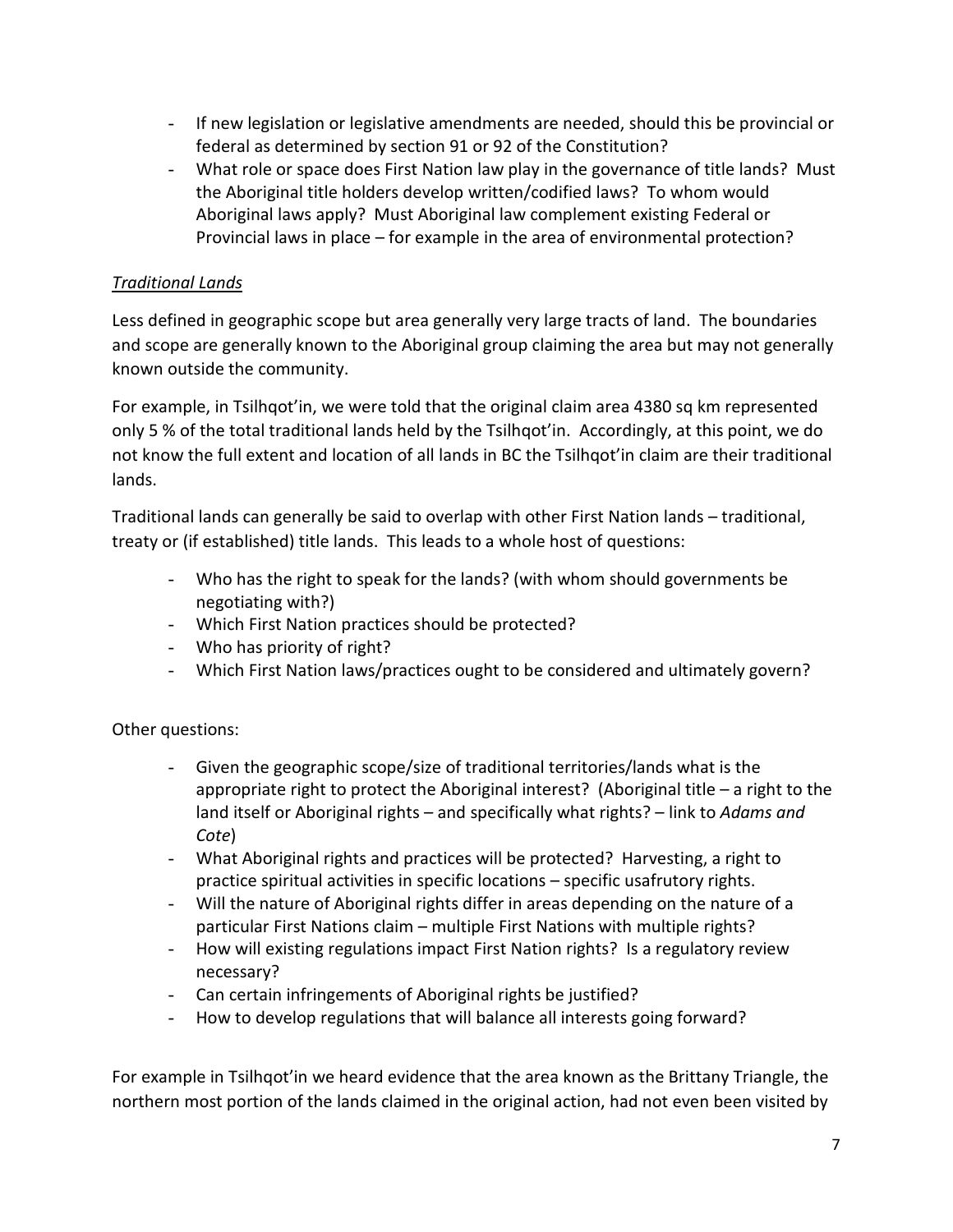a single member of the Xeni Gwet'in (the First Nation bringing the claim on behalf of the Tsilhqot'in) in over 75 years. Should harvesting activities and lands of claimed spiritual significance in those areas receive the same level of protection as areas that are currently used and settled by the group receive?

The BCSC held that the Tsilhqot'in had Aboriginal rights to hunt and trap throughout the entire claim area (traditional lands) despite evidence of no or limited use of certain regions for almost a century. Further the Court held forestry activities authorised by the BC government were and unjustified infringement on their Aboriginal rights.

In the context of the scenario to be discussed these findings should be noted. This finding was upheld by the BCCA and neither Canada nor BC appealed this finding at the SCC.

# **3. Tools and Mechanisms for Managing Lands Subject to Aboriginal Claims**

Now the challenge will be how to resolve outstanding claims for title in an efficient manner. While there have been some success in the Courts, the process is very time consuming and costly. The progress in negotiations has also been very slow and costly. That said, Negotiated agreements that aim to accommodate Aboriginal interests are in many cases the better option.

In the wake of Tsilhqot'in it is clear that consultation and accommodation play important roles in the process. Further, where the Aboriginal group has established title, "consent" for certain activities may be required or the government must justify the infringement.

Things to consider:

l

- Co-management agreements for certain lands including agreements with Aboriginal groups and other third parties and/or both levels of government
- Time limited agreements that are reviewable at specific intervals to ensure that the agreements continue to meet the needs of all parties over the course of time
- Limited agreements agreements that clearly highlight differences of opinion with respect to certain subjects and agreements that only propose to resolve certain issues (this could be accomplished with preambles, purpose clauses or statements, non-assertion or non-derogation clauses – that protect the parties' respective interests in litigation for the duration of the agreement and/or afterwards.

For example, the Eyford Report recommended that Canada move forward with the negotiation of such agreements, stating:  $1$ 

> Canada should take steps to negotiate non-treaty, government-to-government arrangements such as consultation protocols, incremental treaty measures, and reconciliation agreements with Aboriginal groups, independent of or in collaboration with British Columbia.

<span id="page-7-0"></span><sup>&</sup>lt;sup>1</sup> Douglas R. Eyford, "Forging Partnerships: Building Relationships – Aboriginal Canadians and Energy Development" a report to the Prime Minister, 29 November 2013.